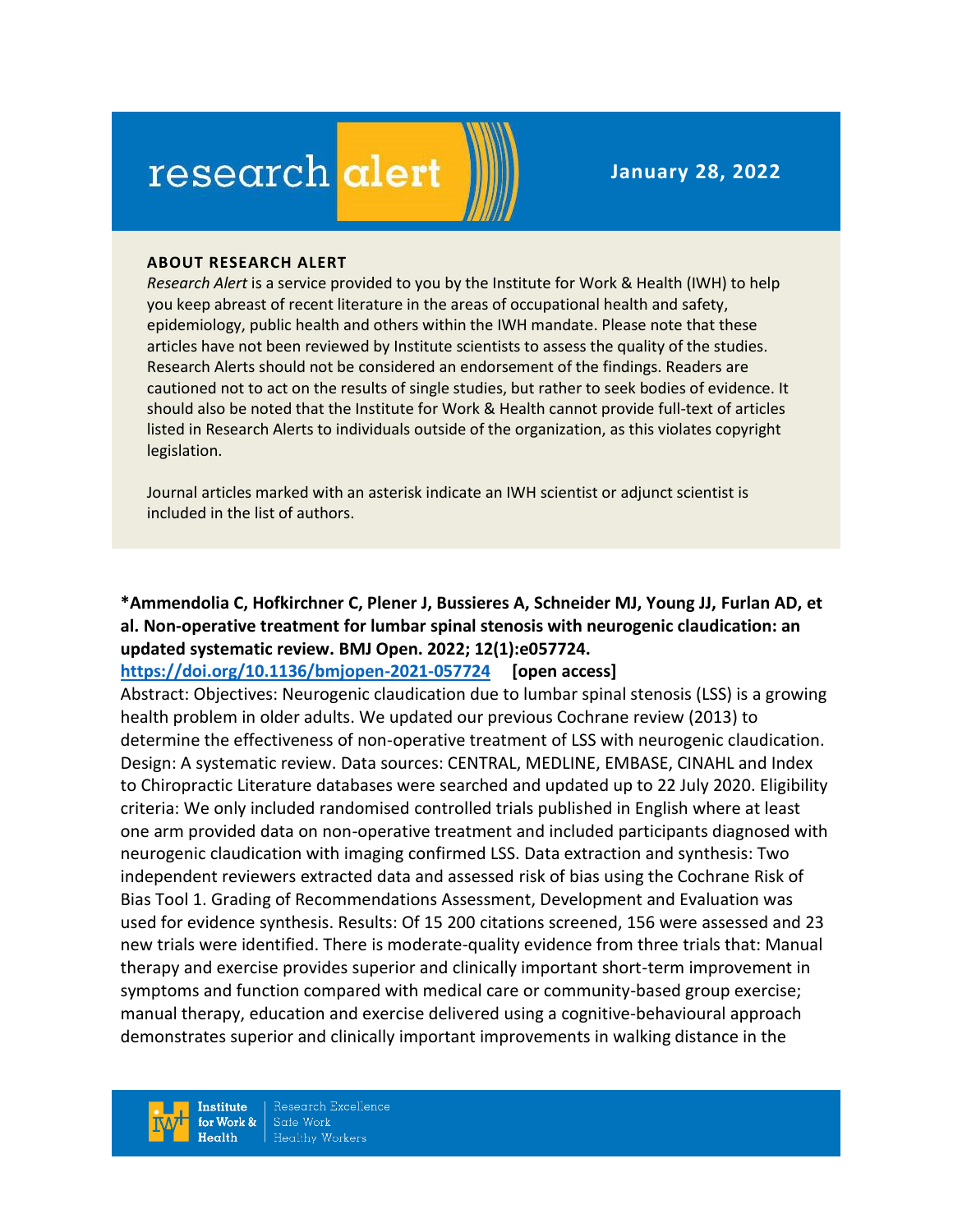immediate to long term compared with self-directed home exercises and glucocorticoid plus lidocaine injection is more effective than lidocaine alone in improving statistical, but not clinically important improvements in pain and function in the short term. The remaining 20 new trials demonstrated low-quality or very low-quality evidence for all comparisons and outcomes, like the findings of our original review. Conclusions: There is moderate-quality evidence that a multimodal approach which includes manual therapy and exercise, with or without education, is an effective treatment and that epidural steroids are not effective for the management of LSS with neurogenic claudication. All other non-operative interventions provided insufficient quality evidence to make conclusions on their effectiveness. Prospero registration number: CRD42020191860.

#### **\*Mofidi A, Tompa E, Kalcevich C, McLeod C, Lebeau M, Song C, et al. Occupational exposure to wood dust and the burden of nasopharynx and sinonasal cancer in Canada. International Journal of Environmental Research and Public Health. 2022; 19(3):1144. <https://doi.org/10.3390/ijerph19031144> [open access]**

Abstract: Background: Millions of workers around the world are exposed to wood dust, as a by-product of woodworking. Nasopharynx cancers (NPCs) and sinonasal cancers (SNCs) are two cancers that can be caused by occupational exposure to wood dust, but there is little evidence regarding their burden in Canada. Objective: the aim of this study was to estimate the incidence and economic burden of newly diagnosed cases of NPC and SNC in 2011 in Canada, attributable to occupational exposures to wood dust. Methods: calculating the incidence of cancer attributable to occupational exposure involved three steps of defining relative risk, assessing the prevalence of exposure and population modelling. We estimated the lifetime costs of newly diagnosed NPC and SNC from the societal perspective. The three major cost categories that we considered were direct costs (healthcare costs, out-of-pocket costs, and informal caregiving costs), indirect costs (labour productivity/output costs, employer adjustment costs, and home production losses), and intangible costs (healthrelated quality of life losses). To generate an estimate of economic burden, we used secondary data from multiple sources and applied them to our computational model developed from an extensive literature review. Results: From approximately 1.3 million workers exposed to wood dust, we expected 28%, 43% and 29% were exposed to low, medium, and high levels, respectively. We estimated from 235 newly diagnosed cases of NPC and 245 newly diagnosed cases of SNC, 4.6% (11 cases) and 4.4% (11 cases) were attributed to occupational exposure to wood dust, respectively. Our estimates of the economic burden of occupational NPC and SNC were about CAD 5.4 million (CAD 496,311 per-case) and CAD 6.7 million (CAD 627,437 per-case), respectively. For NPC direct costs constituted approximately 20% of all costs, and indirect and intangible costs accounted for 55% and 25%, while for SNC the breakdown distribution were 16%, 42% and 42%, respectively. Conclusions: Our estimates highlighted the importance of occupational NPC and SNC amongst other occupational cancers, especially in countries with large wood-related industries. This paper

**Institute** for Work &  $Heath$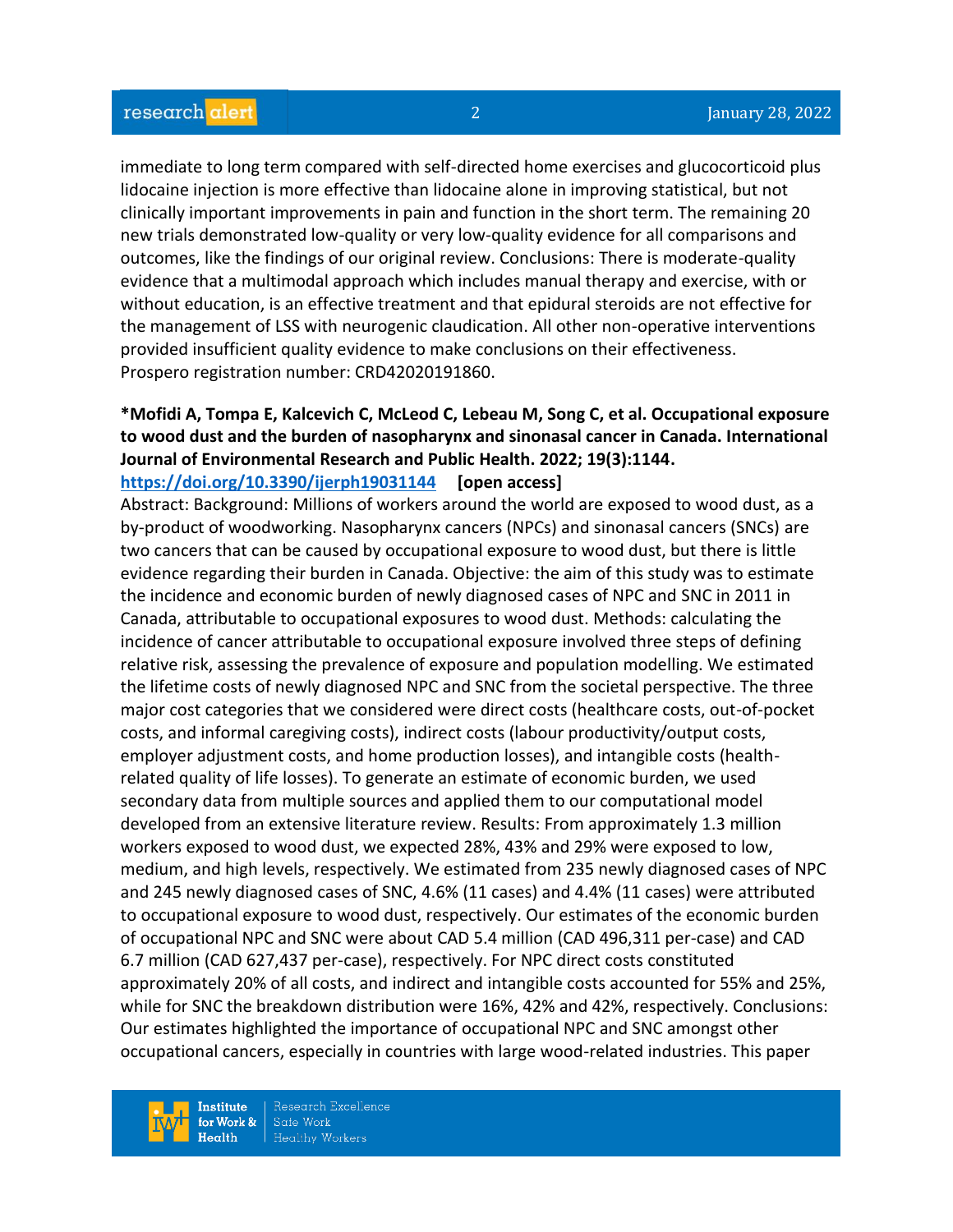also serves the information needs of policymakers who are seeking to make evidence-based decisions about occupational cancer prevention efforts

## **Acke S, Couvreur S, Bramer WM, Schmickler MN, De Schryver A, and Haagsma JA. Global infectious disease risks associated with occupational exposure among non-healthcare workers: a systematic review of the literature. Occupational and Environmental Medicine. 2022; 79(1):63-71.**

**<https://doi.org/10.1136/oemed-2020-107164> [open access]**

Abstract: OBJECTIVES: Employees in non-healthcare occupations may be in several ways exposed to infectious agents. Improved knowledge about the risks is needed to identify opportunities to prevent work-related infectious diseases. The objective of the current study was to provide an updated overview of the published evidence on the exposure to pathogens among non-healthcare workers. Because of the recent SARS-CoV-2 outbreaks, we also aimed to gain more evidence about exposure to several respiratory tract pathogens. METHODS: Eligible studies were identified in MEDLINE, Embase and Cochrane between 2009 and 8 December 2020. The protocol was registered with International Prospective Register of Systematic Reviews (CRD42019107265). An additional quality assessment was applied according to the Equator network guidelines. RESULTS: The systematic literature search yielded 4620 papers of which 270 met the selection and quality criteria. Infectious disease risks were described in 37 occupational groups; 18 of them were not mentioned before. Armed forces (n=36 pathogens), livestock farm labourers (n=31), livestock/dairy producers (n=26), abattoir workers (n=22); animal carers and forestry workers (both n=16) seemed to have the highest risk. In total, 111 pathogen exposures were found. Many of these occupational groups (81.1%) were exposed to respiratory tract pathogens. CONCLUSION: Many of these respiratory tract pathogens were readily transmitted where employees congregate (workplace risk factors), while worker risk factors seemed to be of increasing importance. By analysing existing knowledge of these risk factors, identifying new risks and susceptible risk groups, this review aimed to raise awareness of the issue and provide reliable information to establish more effective preventive measures

## **Billingsley S, Branden M, Aradhya S, Drefahl S, Andersson G, and Mussino E. COVID-19 mortality across occupations and secondary risks for elderly individuals in the household: a population register-based study. Scandinavian Journal of Work, Environment & Health. 2022; 48(1):52-60.**

## **<https://doi.org/10.5271/sjweh.3992> [open access]**

Abstract: OBJECTIVES: This is the first population-level study to examine inequalities in COVID-19 mortality according to working-age individuals' occupations and the indirect occupational effects on COVID-19 mortality of older individuals who live with them. METHODS: We used early-release data for the entire population of Sweden of all recorded COVID-19 deaths from 12 March 2020 to 23 February 2021, which we linked to administrative registers and occupational measures. Cox proportional hazard models

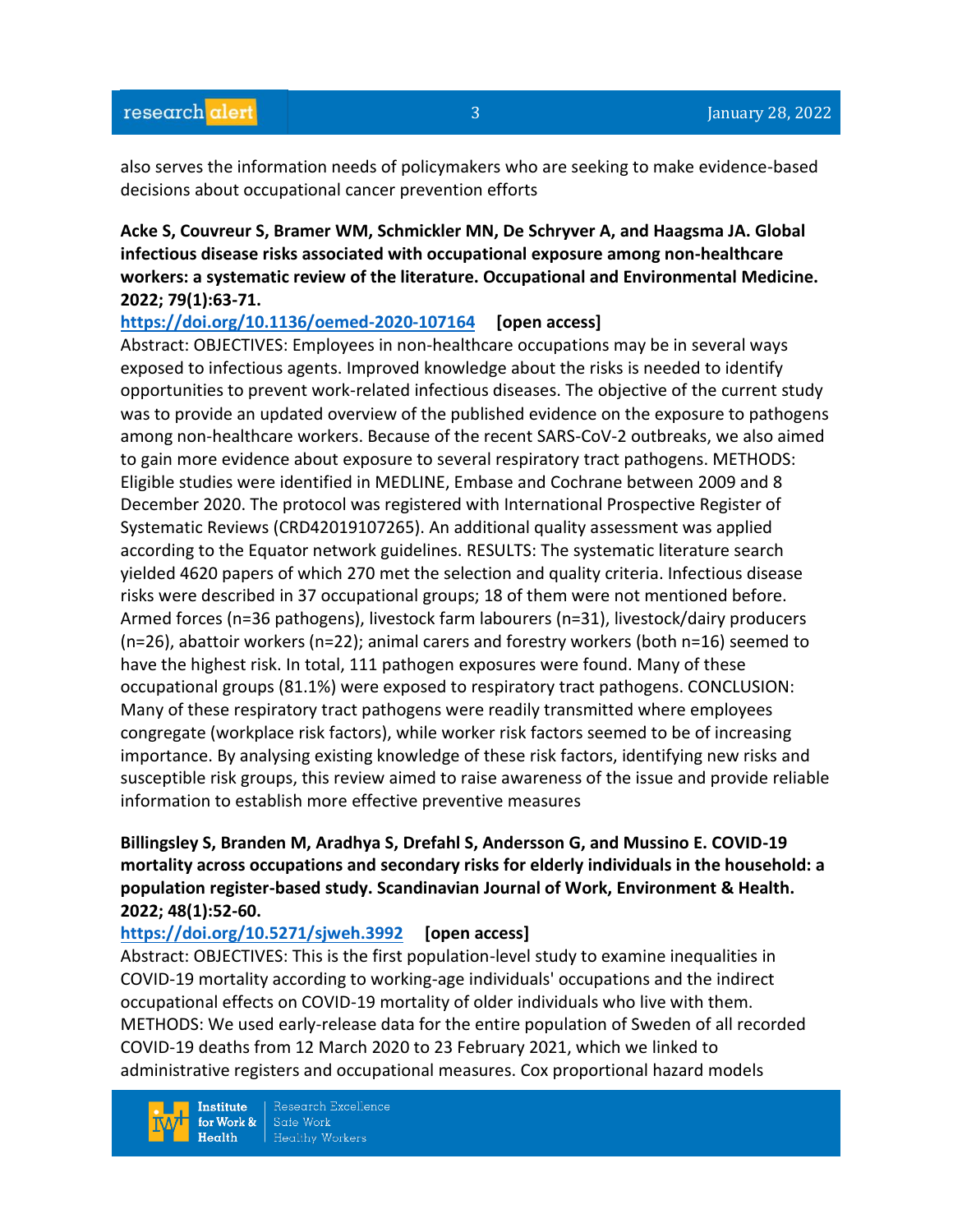assessed relative risks of COVID-19 mortality for the working-aged population registered in an occupation in December 2018 and the older population who lived with them. RESULTS: Among working aged-adults, taxi/bus drivers had the highest relative risk of COVID-19 mortality: over four times that of skilled workers in IT, economics, or administration when adjusted only for basic demographic characteristics. After adjusting for socioeconomic factors (education, income and country of birth), there are no occupational groups with clearly elevated (statistically significant) COVID-19 mortality. Neither a measure of exposure within occupations nor the share that generally can work from home were related to working-aged adults' risk of COVID-19 mortality. Instead of occupational factors, traditional socioeconomic risk factors best explained variation in COVID-19 mortality. Elderly individuals, however, faced higher COVID-19 mortality risk both when living with a delivery or postal worker or worker(s) in occupations that generally work from home less, even when their socioeconomic factors are taken into account. CONCLUSIONS: Inequalities in COVID-19 mortality of workingaged adults were mostly based on traditional risk factors and not on occupational divisions or characteristics in Sweden. However, older individuals living with those who likely cannot work from home or work in delivery or postal services were a vulnerable group

## **Bo A, Hai AH, Chen DG, and Hammock K. Risk of bias assessments in systematic reviews and meta-analyses of behavioral interventions for substance use outcomes. Journal of Clinical Epidemiology. 2021; 139:20-27.**

#### **<https://doi.org/10.1016/j.jclinepi.2021.06.012>**

Abstract: OBJECTIVE: This study aims to explore the current practice of risk of bias assessment in systematic reviews of behavioral clinical trials published in substance use journals and how assessment results were incorporated into meta-analysis. STUDY DESIGN AND SETTING: The authors searched for systematic reviews and meta-analyses of behavioral interventions published from 2016 to 2020 in 40 substance use journals. Two authors independently screened and extracted relevant information from each review. Different tools for risk of bias assessment and approaches of incorporating the risk of bias assessment results into meta-analysis were summarized. RESULTS: The study identified 35 systematic reviews and meta-analyses of behavioral clinical trials. Among the 35 reviews, 31 (89%) assessed the risk of bias of their included studies. Twelve (39%) of the 31 reviews incorporated these assessment findings into their meta-analysis of intervention effects (e.g., conducted meta-regression or subgroup analysis, sensitivity analysis, limited the synthesis only to the "high quality" studies). CONCLUSION: Performing and reporting risk of bias assessment remain inconsistent in published systematic reviews. Future systematic reviews and meta-analyses are encouraged to connect their risk of bias assessment findings with meta-analysis and follow the most updated PRISMA guidelines in reporting the methods and results of risk of bias assessment

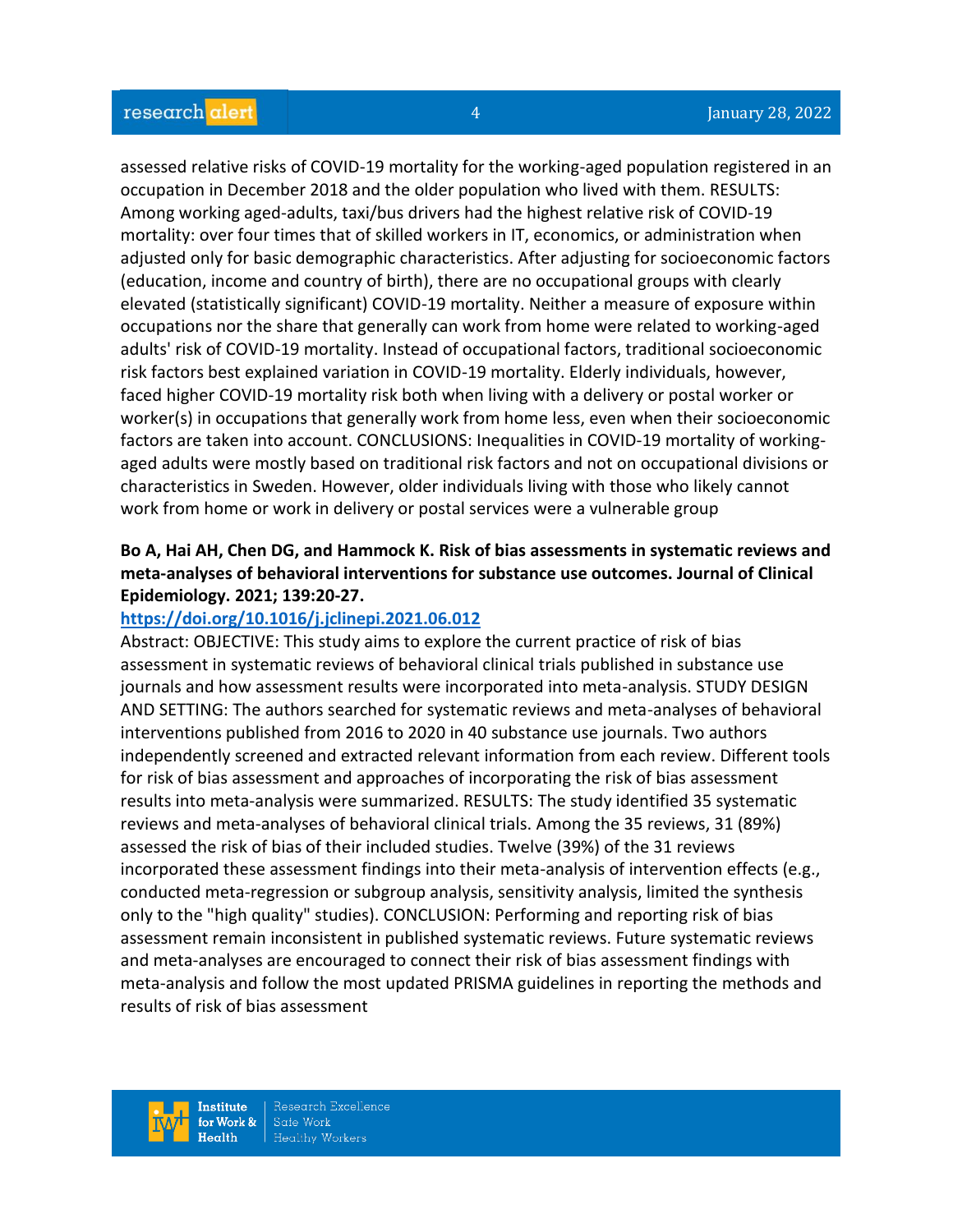**Choobineh A, Shakerian M, Faraji M, Modaresifar H, Kiani J, Hatami M, et al. A multilayered ergonomic intervention program on reducing musculoskeletal disorders in an industrial complex: a dynamic participatory approach. International Journal of Industrial Ergonomics. 2021; 86:103221.**

#### **<https://doi.org/10.1016/j.ergon.2021.103221>**

**Daneshmandi H, Choobineh A, Ghaem H, and Hejazi N. Proper sit-stand work schedule to reduce the negative outcomes of sedentary behavior: a randomized clinical trial. International Journal of Occupational Safety and Ergonomics. 2021; 27(4):1039-1055. <https://doi.org/10.1080/10803548.2019.1679972>** 

Abstract: Objective. This study aimed to recommend an appropriate sit-stand schedule among office workers. Methods. The participants were randomly allocated into Time Regime 1 (TR1), Time Regime 2 (TR2) and Control (C) groups. A sit-stand workstation was provided to the TR1 and TR2 groups. The following variables were assessed: energy and macronutrients, energy expenditure in the workshift, blood parameters, depression, musculoskeletal symptoms, fatigue, productivity, workstation comfort and acceptability of the sit-stand workstation. Results. The results showed a significant increase in energy expenditure in the TR1 and TR2 groups in comparison to the C group. After the intervention, the highest prevalence of musculoskeletal symptoms in the shoulders, wrists/hands, and ankles/feet was related to the TR1 group, which was significantly different from the TR2 and C groups. Additionally, the 'severity of depression' was reduced significantly in the TR1 and TR2 groups compared to the C group. The scores for 'total fatigue' and its subscales were also reduced in the TR2 group. Furthermore, TR2 improved 'total productivity' and some of its subscales. Moreover, TR2 had a higher acceptability compared to TR1. Conclusions. TR2 had a positive effect on the office workers' energy expenditure, blood parameters, depression, fatigue and productivity

## **Kang Y, Yang S, and Patterson P. Modern cause and effect model by factors of root cause for accident prevention in small to medium sized enterprises. Safety and Health at Work. 2021; 12(4):505-510.**

#### **<https://doi.org/10.1016/j.shaw.2021.08.002> [open access]**

Abstract: BACKGROUND: Factors related to root causes can cause commonly occurring accidents such as falls, slips, and jammed injuries. An important means of reducing the frequency of occupational accidents in small- to medium-sized enterprises (SMSEs) of South Korea is to perform intensity analysis of the root cause factors for accident prevention in the cause and effect model like decision models, epidemiological models, system models, human factors models, LCU (life change unit) models, and the domino theory. Especially intensity analysis in a robot system and smart technology as Industry 4.0 is very important in order to minimize the occupational accidents and fatal accident because of the complexity of accident factors. METHODS: We have developed the modern cause and effect model that includes factors of root cause through statistical testing to minimize commonly occurring accidents

**Institute** for Work &  $Health$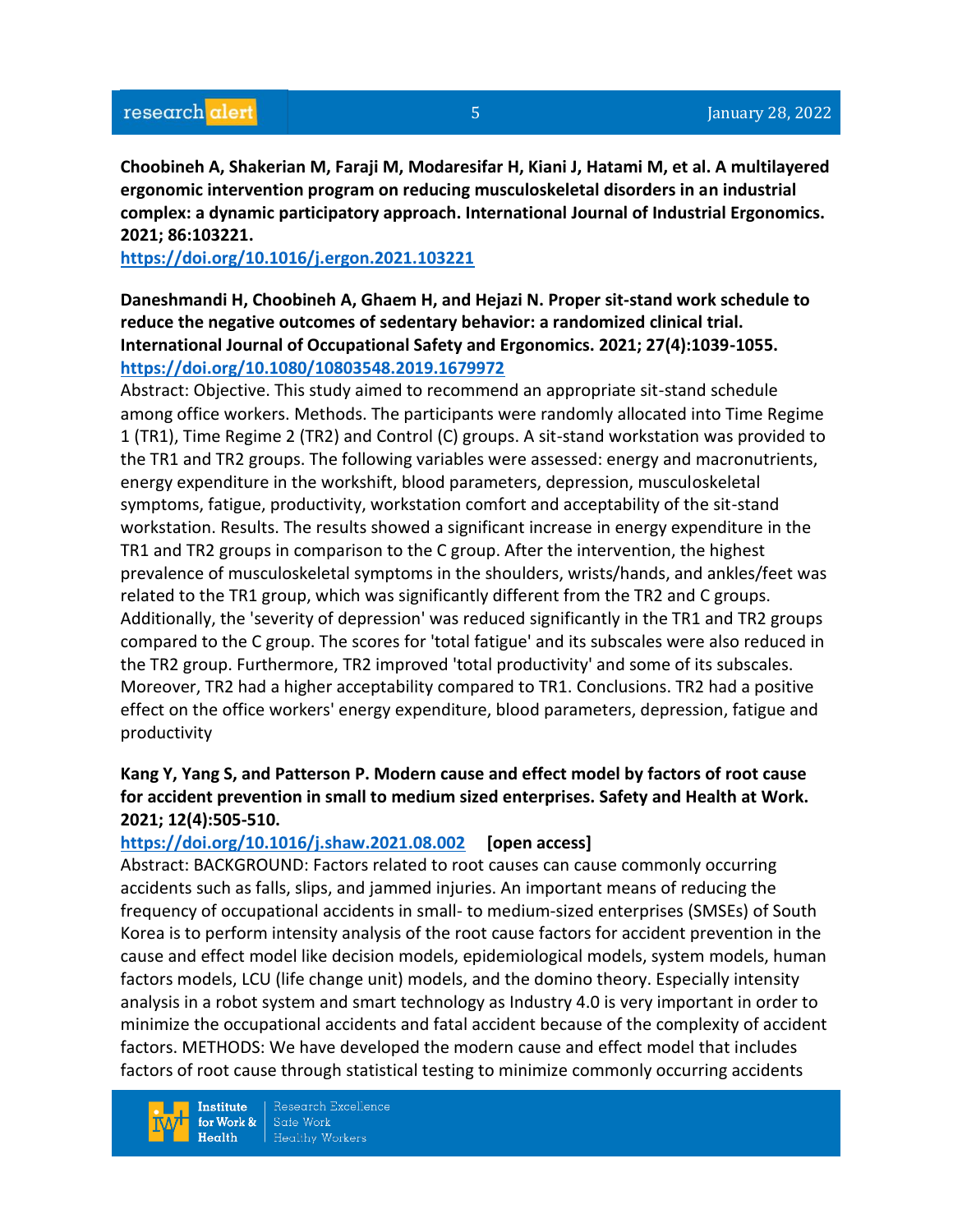and fatal accidents in SMSEs of South Korea and systematically proposed educational policies for accident prevention. RESULTS: As a result, the consciousness factors among factors of root cause such as unconsciousness, disregard, ignorance, recklessness, and misjudgment had strong relationships with occupational accidents in South Korean SMSEs. CONCLUSION: We conclude that the educational policies necessary for minimizing these consciousness factors include continuous training procedures followed by periodic hands-on experience, along with perceptual and cognitive education related to occupational health and safety

## **Leroy S, Schmidt AM, and Madjar N. Working from home during COVID-19: a study of the interruption landscape. Journal of Applied Psychology. 2021; 106(10):1448-1465. <https://doi.org/10.1037/apl0000972>**

Abstract: We examine how the shift toward intensive work-from-home during the Coronavirus disease (COVID-19) pandemic has impacted the experience of interruptions during work time. We conducted a two-wave survey of 249 employees working from home during the COVID-19 pandemic. Building on a conceptual framework and typology (Leroy et al., 2020), we examine changes in the prevalence of interruptions since-COVID-19 as a function of interruption type (intrusions, distractions, breaks, multitasking, and surprises), source (work-based vs. nonwork), and timing (pre- vs. since-COVID-19). We find a large increase in interruptions since-COVID, with the largest increases observed for nonwork intrusions, distractions, and multitasking. Women reported a greater increase in interruptions, particularly with regard to nonwork interruptions of all types, in addition to work-based intrusions, multitasking, and surprises, uncovering an important source of gender inequity. A dedicated unshared workspace at home was associated with fewer nonwork interruptions, while more nonwork responsibilities predicted more nonwork interruptions. Further differentiation of interruption types and sources was observed with regard to outcomes of interruptions. Nonwork interruptions predicted higher family-to-work interference, emotional exhaustion, and lower performance. Notably, these relationships varied meaningfully across specific interruption-type/outcome combinations, highlighting the value of differentiating interruptions by type. Work-based interruptions-especially intrusions and multitasking-were associated with higher work-family interference and emotional exhaustion, as well as lower performance. The results of this study provide valuable insights to help understand and, ultimately, improve work experiences in the midst of the COVID-19 pandemic while also contributing to the broader literatures on interruptions and remote work. (PsycInfo Database Record (c) 2021 APA, all rights reserved)

## **Li LZ and Wang S. Do work-family initiatives improve employee mental health? Longitudinal evidence from a nationally representative cohort. Journal of Affective Disorders. 2022; 297:407-414.**

#### **<https://doi.org/10.1016/j.jad.2021.10.112>**

Abstract: BACKGROUND: Work stress and work-family conflict are important correlates of affective disorders. The article explored (1) whether the wide adoption of work-family

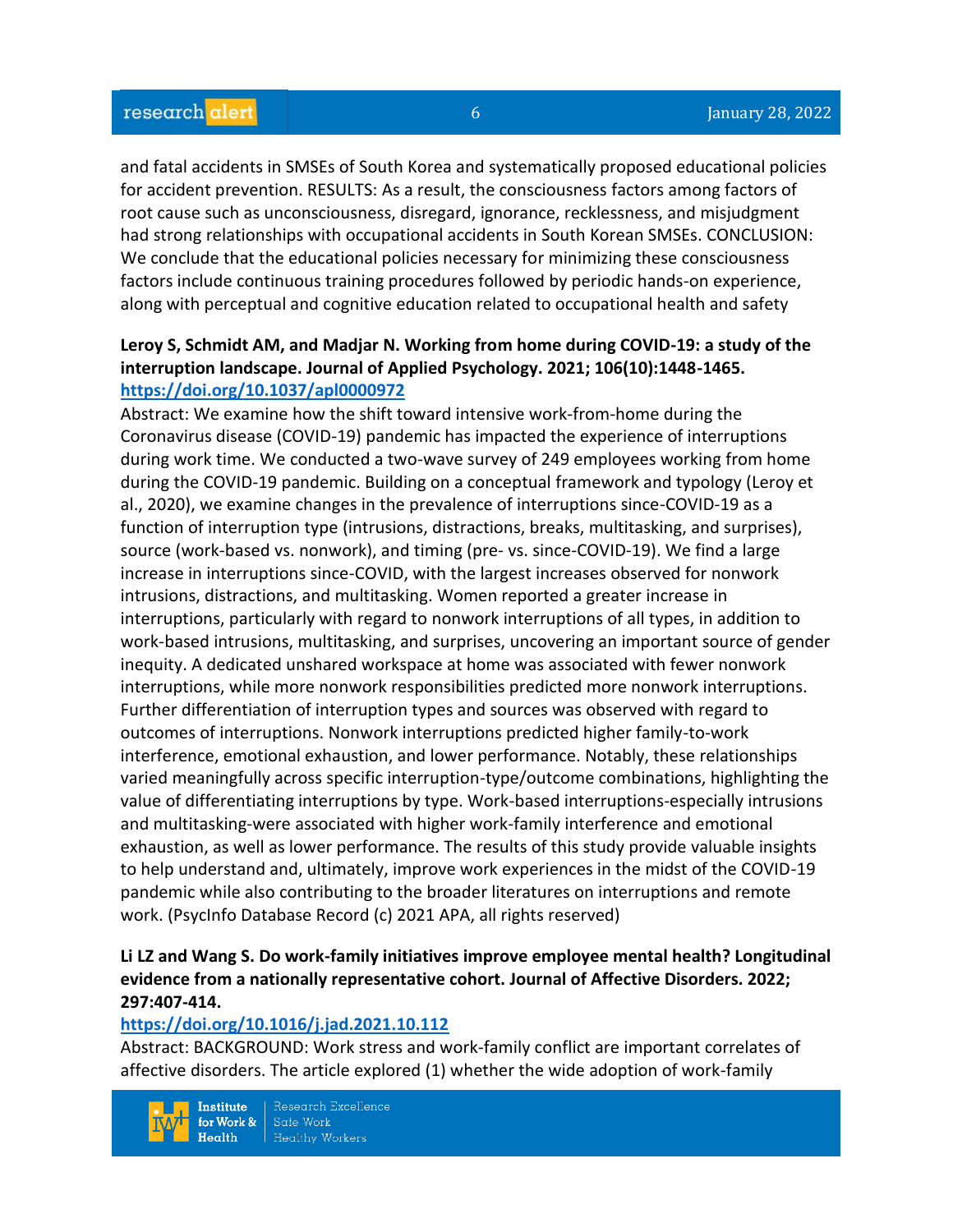initiatives improve a national workforce's mental health; (2) whether the potential benefits differ between the initiatives that give employees autonomy over job quality (flexible schedule and telework) or job quantity (work hours); (3) whether the effects depend on employee's perceived availability or actual usage of the initiatives, and if so, what are the respective mechanisms; and (4) whether there are gender differences in the mental health effects. METHODS: Fixed-effects analyses of five-wave panel surveys from 2010 to 2020 on a probability sample of 34,484 British workers, which measured mental health with the GHQ-12 scale. Job satisfaction and leisure time satisfaction were tested as mediators. RESULTS: Perceived availability of work-family initiatives improved men and women's mental health by increasing their job satisfaction. Actual usage of work-family initiatives improved women's, but not men's, mental health by increasing their job satisfaction and leisure time satisfaction. The mental health benefits of flexible schedule and telework initiatives are larger than reduced work hours initiatives. LIMITATIONS: The exploratory study used a broad mental health outcome and did not measure work-family initiatives' effects on specific affective disorders such as anxiety and depression. The study could not eliminate time-varying confounders. CONCLUSIONS: Actual and perceived job quality are important in workplace mental health promotion. Organizational leaders and policymakers can offer flexible work time and place to reduce work-family conflict and prevent employees' affective disorders

## **Mawritz MB, Capitano J, Greenbaum RL, Bonner JM, and Kim J. Development and validation of the workplace hazing scale. Human Relations. 2022; 75(1):139-176. <https://doi.org/10.1177/0018726720957058>**

**O'Neill C, Gopaldasani V, and Coman R. Factors that influence the effective use of safe work method statements for high-risk construction work in Australia: a literature review. Safety Science. 2022; 147:105628.**

**<https://doi.org/10.1016/j.ssci.2021.105628>** 

**Pena-Gralle APB, Talbot D, Duchaine CS, Lavigne-Robichaud M, Trudel X, Aube K, et al. Job strain and effort-reward imbalance as risk factors for type 2 diabetes mellitus: a systematic review and meta-analysis of prospective studies. Scandinavian Journal of Work, Environment & Health. 2022; 48(1):5-20.** 

## **<https://doi.org/10.5271/sjweh.3987> [open access]**

Abstract: OBJECTIVES: This systematic review and meta-analysis aimed to synthesize the available data on prospective associations between work-related stressors and the risk of type 2 diabetes mellitus (T2DM) among adult workers, according to the demand-controlsupport (DCS) and the effort-reward imbalance (ERI) models. METHOD: We searched for prospective studies in PubMed, EMBASE, Web of Science, Scopus, CINHAL and PsychInfo. After screening and extraction, quality of evidence was assessed using the ROBINS-I tool adapted for observational studies. The effect estimates extracted for each cohort were synthesized using random effect models. RESULTS: We included 18 studies (reporting data on

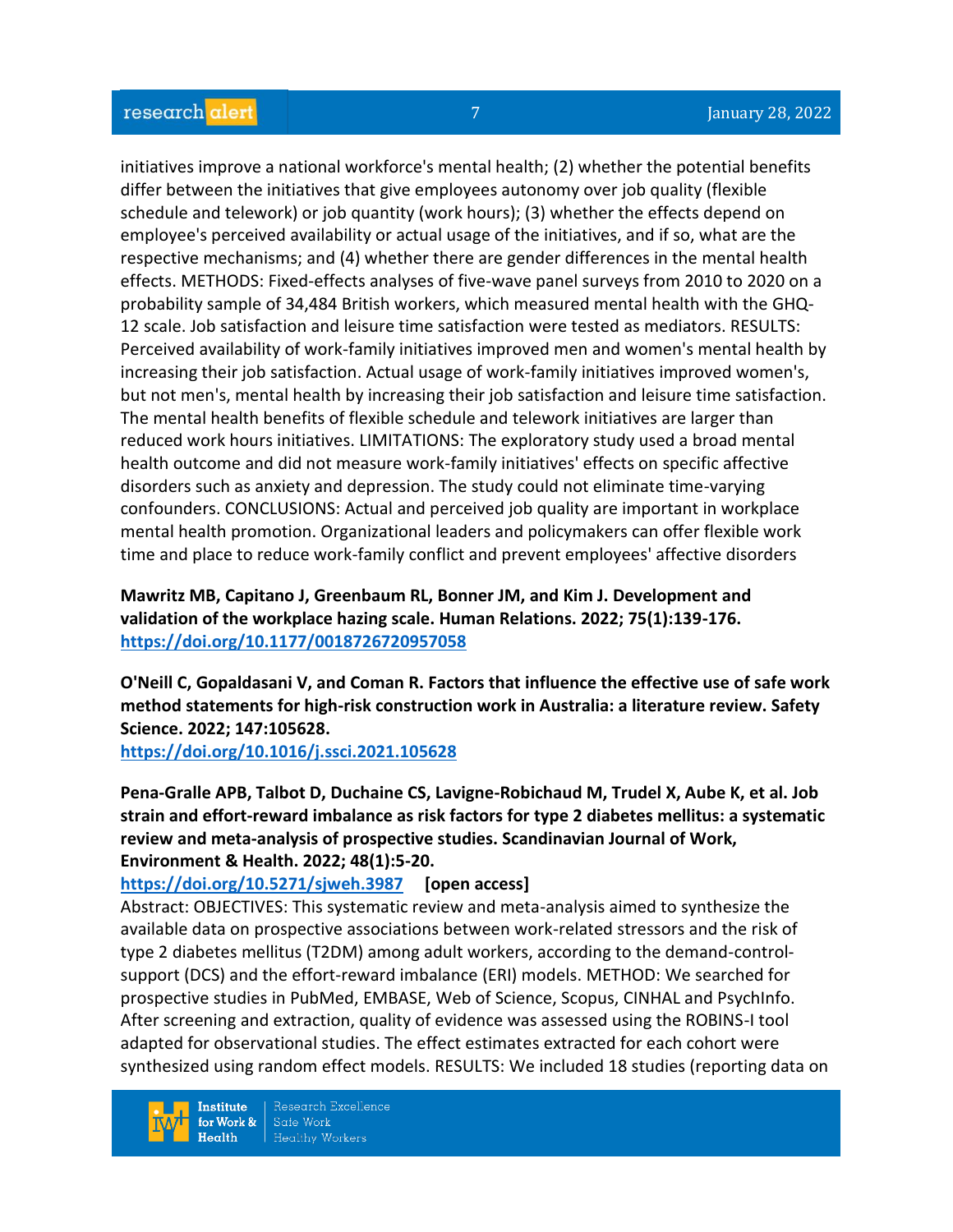25 cohorts) in meta-analyses for job strain, job demands, job control, social support at work and ERI. Workers exposed to job strain had a higher risk of developing T2DM when compared to unexposed workers [pooled rate ratio (RR) 1.16, 95% confidence interval (CI) 1.07-1.26]. This association was robust in several supplementary analyses. For exposed women relative to unexposed women, the RR was 1.35 (95% CI 1.12-1.64). The RR of workers exposed to ERI was 1.24 (95% CI 1.08-1.42) compared to unexposed workers. CONCLUSIONS: This is the first meta-analysis to find an effect of ERI on the onset of T2DM incidence. It also confirms that job strain increases the incidence of T2DM, especially among women

## **Shakespeare T, Watson N, Brunner R, Cullingworth J, Hameed S, Scherer N, et al. Disabled people in Britain and the impact of the COVID-19 pandemic. Social Policy & Administration. 2022; 56:103-117.**

#### **<https://doi.org/10.1111/spol.12758> [open access]**

Abstract: This paper reports on in-depth qualitative interviews conducted with 69 disabled people in England and Scotland, and with 28 key informants from infrastructure organisations in the voluntary and statutory sectors, about the impact of COVID-19, and measures taken to control it. Participants were recruited through voluntary organisations. As with everyone, the Pandemic has had a huge impact: we discuss the dislocations it has caused in everyday life; the failures of social care; the use of new technologies; and participants' view on leadership and communication. We conclude with suggestions for urgent short term and medium term responses, so that the United Kingdom and other countries can respond better to this and other pandemics, and build a more inclusive world

## **Torres Y, Nadeau S, and Landau K. Evaluation of fatigue and workload among workers conducting complex manual assembly in manufacturing. IISE Transactions on Occupational Ergonomics and Human Factors. 2021; 9(1):49-63.**

#### **<https://doi.org/10.1080/24725838.2021.1997835>**

Abstract: OCCUPATIONAL APPLICATIONS We conducted a study to evaluate fatigue and workload among workers performing complex assembly tasks. We investigate several predictors of fatigue, including subjective workload estimates, sleep duration, the shift being worked, and production levels. High levels of fatigue were reported in one-third of the shifts evaluated. The main predictors of high fatigue were workload estimates, working evening shifts, and baseline fatigue. Among the six dimensions of workload, only mental demand and frustration were predictors of high fatigue. Mental demand was also rated highest. Participants reported less than seven hours of sleep in 60% of the nights evaluated. These results suggest that managers and supervisors should consider cognitive workload as a key contributing factor to fatigue in complex manual assembly. Similarly, work schedule planning should consider shift duration, start times, and end times, because of the negative influence on fatigue and the potential disruptions on sleep among workers